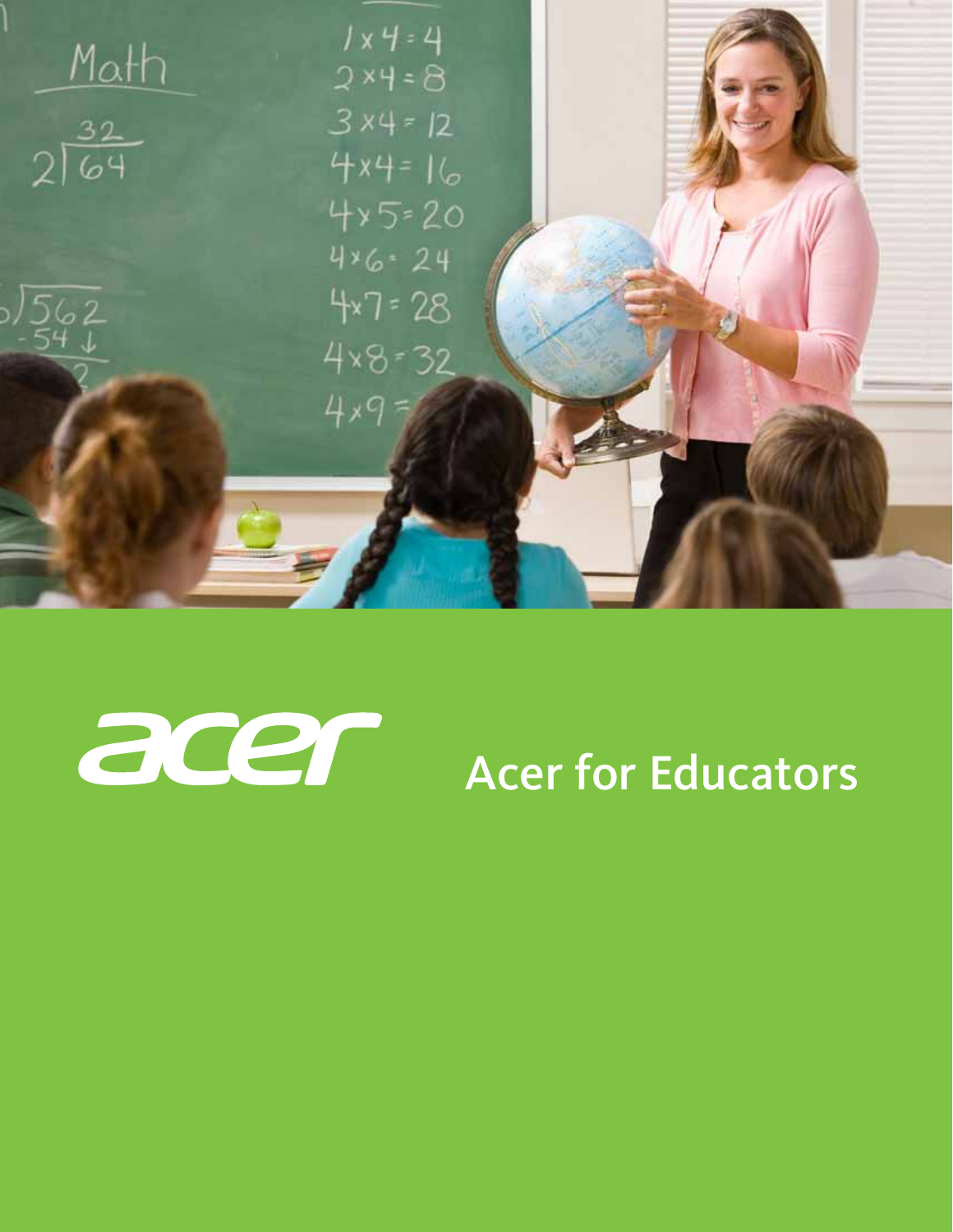### Acer for Education

Acer understands the challenges of K-12 education and is committed to helping educators enable student learning and achievement. Backed by strong service and support, Acer's computing solution systems and accessories are easy to use and built to last. Spark your classroom with Acer's fast, innovative line of classroom-ready solutions. Find out why so many teachers and schools count on Acer today.

#### **Why Acer**

- #2 Mobile PC vendor in the world
- #1 Netbook vendor in the world
- #3 PC vendor in the world
- #1 LCD vendor in the US
- #5 Projector vendor in the world
- PC World ranked Acer as one of the topmost notebook vendors in their annual service and reliability rankings

### How Acer Can Help Your School

### **Go mobile.**

Break free of the classroom with powerful portable devices that enable teaching and learning from almost anywhere. With a full lineup of mobile PCs, from fully-featured laptops to lightweight and inexpensive netbooks, Acer helps you stay productive and effective wherever you find yourself.

### **Enter the global classroom.**

Capture student interest and imagination by designing memorable, PC-based learning experiences. Access a huge range of educational software titles and interactive online lesson plans. Interact and collaborate with teachers and students from around the world.

### **Spark engagement.**

Go beyond static lectures and bring your classroom to life. Acer's PCs and projectors make it quick and easy to project your desktop, making interactive teaching much easier. Play video or audio from your PC or the Web, easily, without worrying about connections or settings.

### **Build critical skills.**

Help your students build skills that will serve them for a lifetime. Teach them how to accomplish basic PC tasks, use Web resources responsibly, and interact and share ideas online. Even a small amount of guided interaction with technology at a young age can make a big difference later.

### **Keep working.**

Built with young children in mind, Acer's products are easy to use and designed to stand up to rugged use. When something does go wrong, Acer's responsive service and support makes it easy to get back up and running quickly.

### **Reduce your learning curve.**

Acer's computing solutions run Windows 7 and support Microsoft Office, so you can get started quickly without having to learn a new way to work. You can also choose from over a huge range of compatible applications, including top educational titles.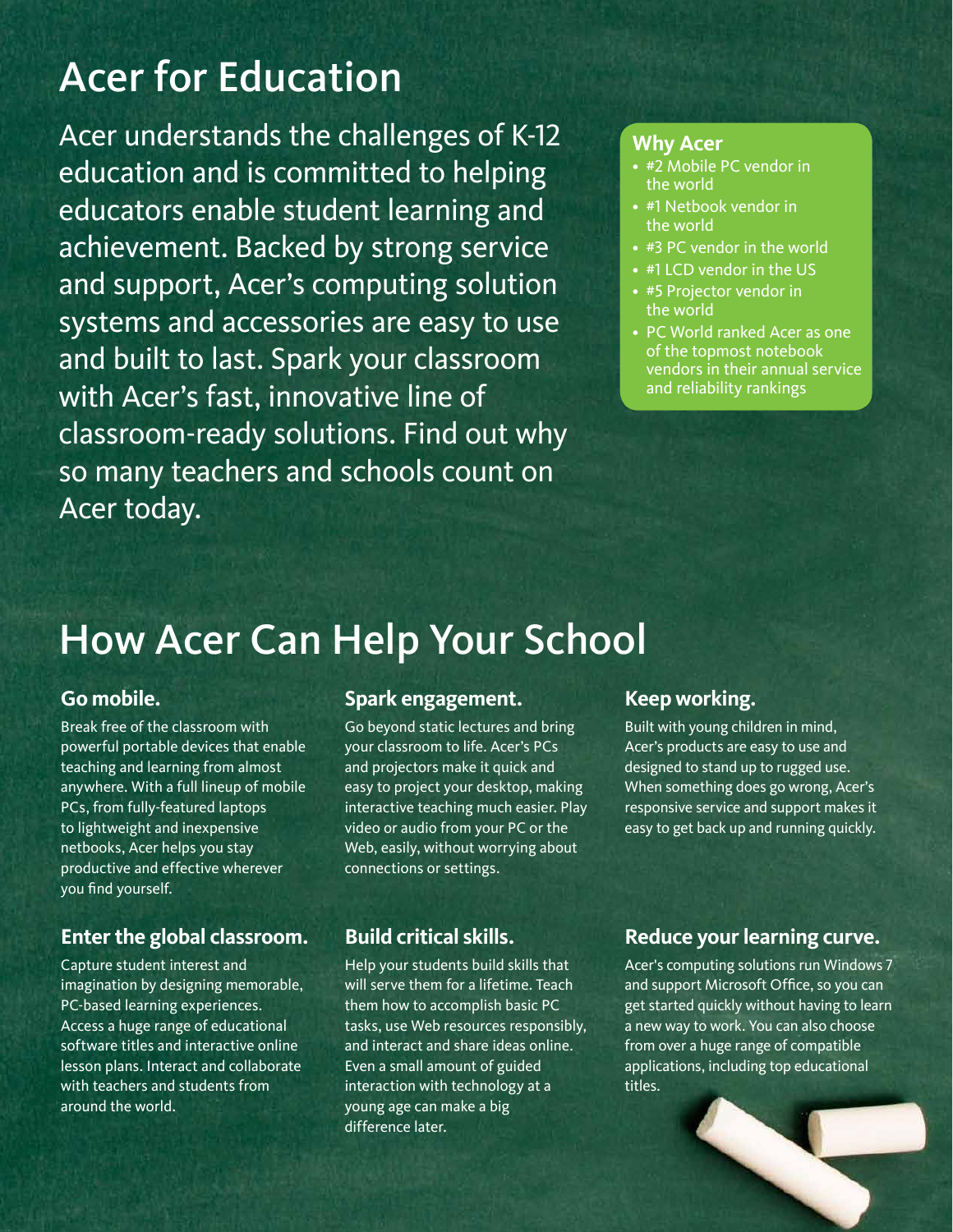# Case Study: Sycamore Community Schools



"Anybody can build laptops. You really want to work with a vendor who will be responsive and partner with you—and Acer has done that very well. What drew us to Acer was their service, the value and ruggedness of their products, and their focus on our needs."

—William D Fritz, Technology Director, Sycamore Community Schools

### **Profile**

Sycamore Community Schools serves 5,400 K-12 students in Cincinnati, OH. With over 50 languages spoken in the district, the schools supports the needs of a highly diverse community. The mission of the Sycamore Community Schools is to equip students with critical skills that promote intellectual, social, emotional, and physical growth.

### **Customer Needs**

- **• Expand technology access.** To improve basic technology skills and overall student experience, the district sought to make PCs broadly available to middle school-age children
- **• Build on a strong infrastructure.**  Beginning in 2002, the district began laying the foundation for expanded use of technology in the classroom, including adding wireless capability throughout campus and implementing a learning management system
- **• Stay within budget.** With limited resources, the schools needed reliable computers and accessories that would deliver outstanding value and be inexpensive to maintain
- **• Ensure uptime.** To make their investment viable, the district needed reliable PCs backed by a strong, responsive service plan

### **Acer Impact**

- Today, the district has 2,200 Acer netbooks and laptops running Microsoft Windows and Microsoft Office in regular use by students in grades 4 through 8
- Teachers have steadily increased their usage of the PCs, embedding them in their daily lesson plans
- Students are building lasting technology skills and finding new opportunities to collaborate and interact
- With a low repair rate and Acer's rapid service response, Sycamore Schools can keep the PCs where they belong: in the classroom

## Case Study: Archdiocese of Philadelphia



"It's not just about having technology; it's about having technology that keeps working, and that empowers our students and teachers. That's what Acer gives us. Their Premier Support has been wonderful and really helps give us peace of mind."

—Nancy Caramanico, Technology Director, Archdiocese of Philadelphia

### **Profile**

The Archdiocese of Philadelphia has 167 elementary schools, 17 high schools, four schools of special education, 15 parishbased resource rooms, and four learning disabilities centers that span five counties. The Catholic schools of the Archdiocese combine a strong spiritual foundation with a solid academic program to 68,000 students.

### **Customer Needs**

- **• Build student technology skills.** As part a commitment to provide 21st century skills to students, the Archdiocese sought to expand technology access by investing in netbooks
- **• Complement existing technology.**  Any new technology purchase had to complement the Archdiocese's current investments—including interactive white boards, LCD projectors, and wireless networks—to enable student interactivity and collaboration
- **• Achieve compelling value.** With a large student base and limited resources, the Archdiocese needed to select highperformance devices that offered good value, a long potential lifecycle, and a strong warranty
- **• Student-ready PCs.** To meet the needs of their students, the Archdiocese needed rugged, fast netbooks with large keyboards that would stand up to long-term student use

### **Acer Impact**

- Today, the Archdiocese has 5,000 Acer Aspire One netbooks running Microsoft Windows and Microsoft Office in regular use by students
- Teachers have led the way in finding innovative ways to use the netbooks in their classes, and share best practices with each other
- Students have increased opportunity to build core technology skills and to use the Web in research and problemsolving
- Acer's reliability and support levels have exceeded the expectations of the Archdiocese